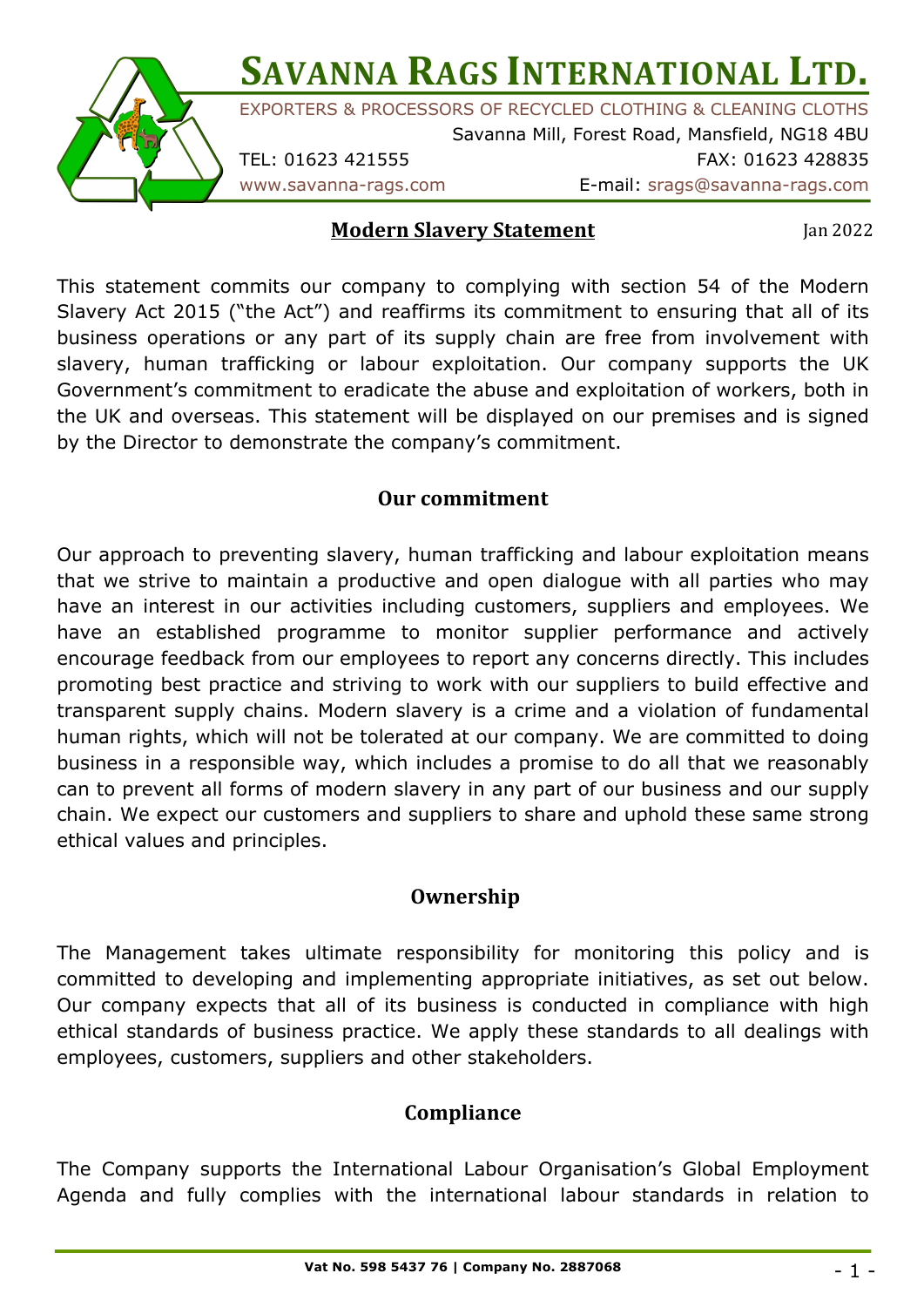employment and ethical policy and has taken into account the UN Guiding Principles on Business and Human Rights.

The following actions will be implemented to support this policy:

- 1. Slavery, human trafficking and labour exploitation will be considered and addressed in our approach to corporate social responsibility (CSR) and reviewed on an annual basis.
- 2. All employees must have a written contract of employment setting out their terms and conditions in line with government requirements.
- 3. To ensure that any issues or concerns about slavery or human trafficking can be raised, the Whistle Blowing procedure will be made available to our employees who are encouraged and supported to report any concerns in confidence.
- 4. Audits will continue be carried out to ensure that all our employees are paid at least the National Minimum Wage or Living Wage where applicable and have the right to work in the UK.
- 5. Line Managers will be trained to monitor and control working hours to ensure that excessive hours are not being worked and that overtime is paid at an appropriate rate.
- 6. Commercial agreements shall include an obligation on our suppliers to operate in accordance with the Act and to ensure that any of their suppliers and subcontractors also operate in accordance with the Act.
- 7. Children must not be exploited or denied education and their health and safety must be protected at all times. Children under the age of 16 will not be recruited or employed in any capacity.
- 8. Children and young people under 18 shall not be asked to work at night or carry out activities that are potentially hazardous or injurious to their health and development.
- 9. There shall be no forced or involuntary labour of any description and suppliers shall allow their workers the rights to leave after giving reasonable notice.
- 10. Workers must not be expected to perform duties incompatible with their physical or mental abilities.
- 11. Suppliers must complete fully documented risk assessments of their sites and any accommodation provided, regularly monitor risks posed to workers' health and safety and assign a senior manager to be responsible for such matters.
- 12. Our company supports the Gangmasters and Labour Abuse Authority Construction Protocol.

The due diligence process that we carry out is designed to ensure that there is no slavery, human trafficking or labour exploitation in our business or supply chain. This includes auditing external suppliers' terms and conditions of employment and giving up to date advice on employment legislation, verification of documentation and identification of free sources of advice and/or government support to encourage a culture of compliance with all legal obligations and protect the reputations of all concerned.